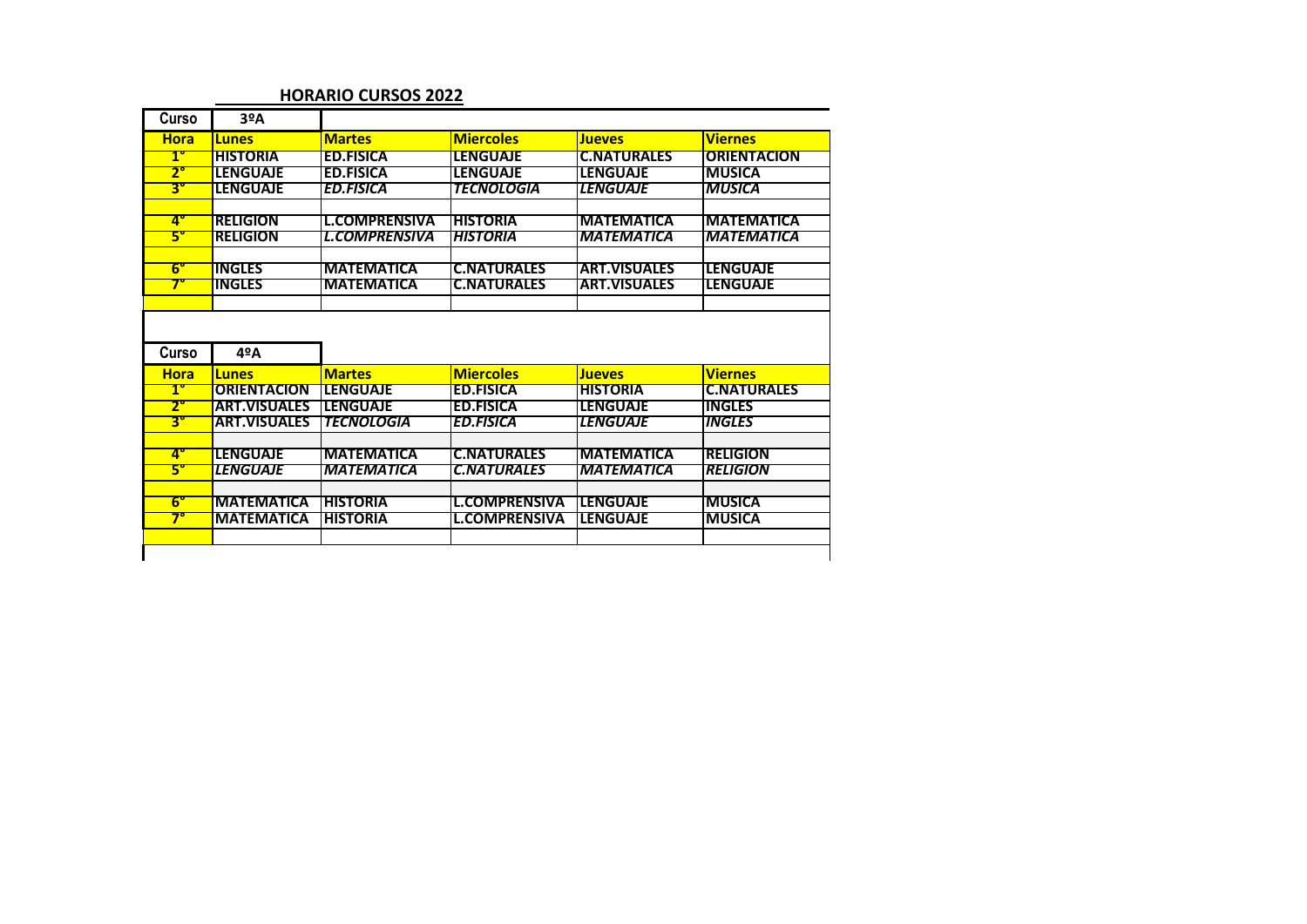| Curso                | 5ºA                      |                           |                      |                      |                    |
|----------------------|--------------------------|---------------------------|----------------------|----------------------|--------------------|
| <b>Hora</b>          | <b>Lunes</b>             | <b>Martes</b>             | <b>Miercoles</b>     | <b>Jueves</b>        | <b>Viernes</b>     |
| $1^{\circ}$          | INGLES                   | <b>LENGUAJE</b>           | <b>L.COMPRENSIVA</b> | ILENGUAJE            | <b>ORIENTACION</b> |
| 7.                   | <b>RELIGION</b>          | <b>ART.VISUALES</b>       | IL.COMPRENSIVA       | IMUSICA              | <b>ED.FISICA</b>   |
| $\mathbf{3}^{\circ}$ | <b>RELIGION</b>          | <b>ART.VISUALES</b>       | <b>C.NATURALES</b>   | <b>MUSICA</b>        | <b>ED.FISICA</b>   |
|                      |                          |                           |                      |                      |                    |
| 4"                   | <b>IMATEMATICA</b>       | <b>IMATEMATICA</b>        | ILENGUAJE            | <b>IINGLES</b>       | <b>TENGUAJE</b>    |
| 5"                   | <i><b>MATEMATICA</b></i> | <i><b>IMATEMATICA</b></i> | <b>LENGUAJE</b>      | <i><b>INGLES</b></i> | <b>LENGUAJE</b>    |
|                      |                          |                           |                      |                      |                    |
| $6^{\circ}$          | <b>TECNOLOGIA</b>        | <b>C.NATURALES</b>        | <b>MATEMATICA</b>    | <b>HISTORIA</b>      | <b>HISTORIA</b>    |
|                      | <b>TECNOLOGIA</b>        | IC.NATURALES              | <b>IMATEMATICA</b>   | <b>HISTORIA</b>      | <b>HISTORIA</b>    |
|                      |                          |                           |                      |                      |                    |

| Curso       | $6^{\circ}$ A   |                    |                      |                     |                    |
|-------------|-----------------|--------------------|----------------------|---------------------|--------------------|
| <b>Hora</b> | <b>Lunes</b>    | <b>Martes</b>      | <b>Miercoles</b>     | <b>Jueves</b>       | <b>Viernes</b>     |
| $1^{\circ}$ | <b>HISTORIA</b> | <b>C.NATURALES</b> | <b>ART.VISUALES</b>  | <b>IHISTORIA</b>    | <b>IRELIGION</b>   |
|             | <b>HISTORIA</b> | <b>TECNOLOGIA</b>  | IART.VISUALES        | <b>THISTORIA</b>    | <b>IRELIGION</b>   |
| з.          | <b>INGLES</b>   | <b>TECNOLOGIA</b>  | <b>LENGUAJE</b>      | <b>IORIENTACION</b> | <b>ILENGUAJE</b>   |
|             |                 |                    |                      |                     |                    |
| 47          | <b>MUSICA</b>   | LENGUAJE           | <b>L.COMPRENSIVA</b> | <b>IMATEMATICA</b>  | <b>IINGLES</b>     |
| 5.          | <b>MUSICA</b>   | <b>LENGUAJE</b>    | L.COMPRENSIVA        | <b>IMATEMATICA</b>  | <b>IINGLES</b>     |
| 67          | <b>LENGUAJE</b> | <b>IMATEMATICA</b> | <b>ED.FISICA</b>     | IC.NATURALES        | <b>IMATEMATICA</b> |
|             | <b>LENGUAJE</b> | <b>IMATEMATICA</b> | <b>ED.FISICA</b>     | <b>C.NATURALES</b>  | <b>IMATEMATICA</b> |
|             |                 |                    |                      |                     |                    |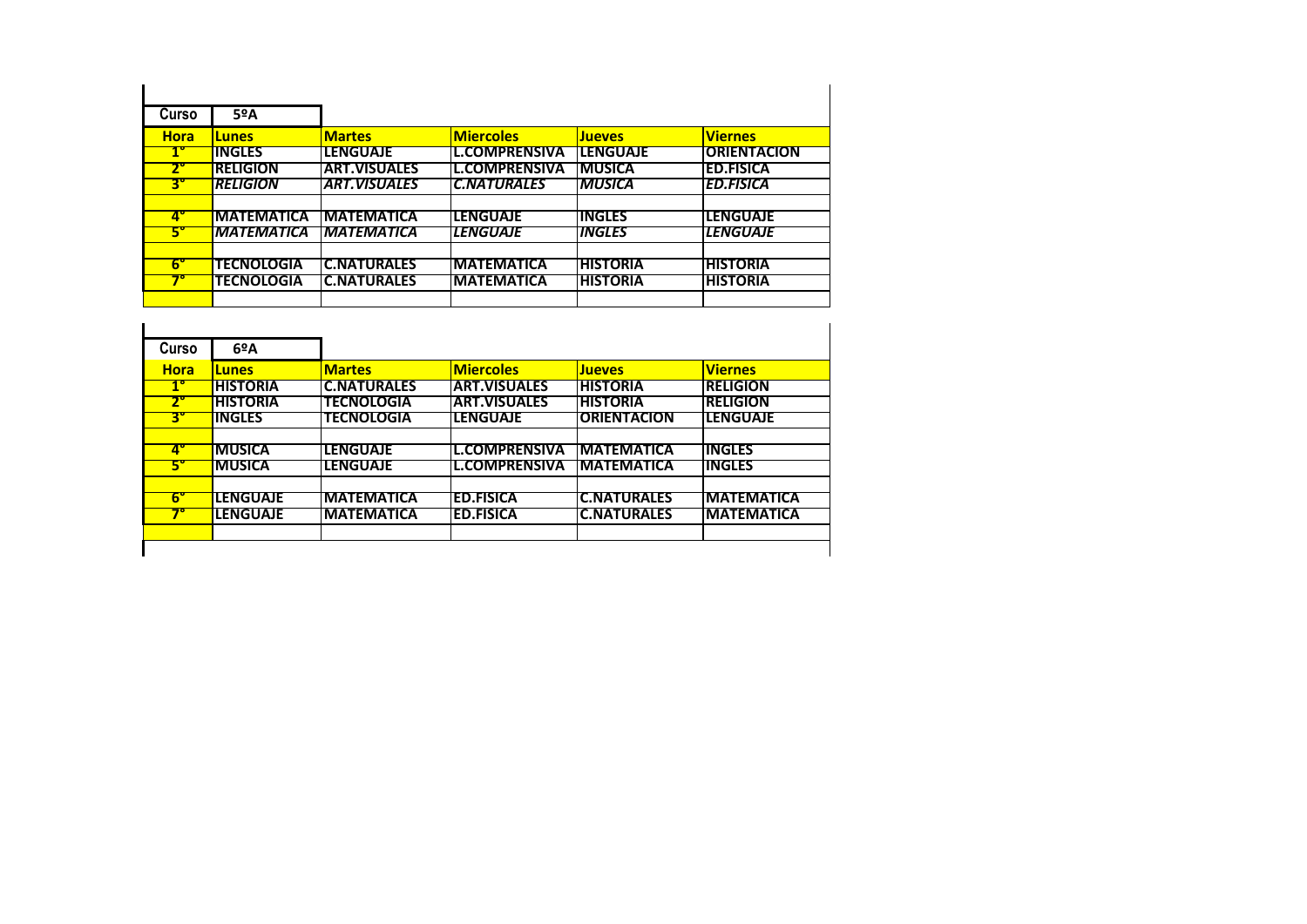| Curso                | 7ºA                  |                      |                    |                      |                     |
|----------------------|----------------------|----------------------|--------------------|----------------------|---------------------|
| <b>Hora</b>          | <b>Lunes</b>         | <b>Martes</b>        | <b>Miercoles</b>   | <b>Jueves</b>        | <b>Viernes</b>      |
|                      | <b>LENGUAJE</b>      | <b>L.COMPRENSIVA</b> | <b>LENGUAJE</b>    | <b>MATEMATICA</b>    | <b>IORIENTACION</b> |
| $\mathbf{2}^{\circ}$ | <b>MATEMATICA</b>    | <b>IC.NATURALES</b>  | <b>IMATEMATICA</b> | <b>MATEMATICA</b>    | <b>TECNOLOGIA</b>   |
| 3°                   | <b>MATEMATICA</b>    | <b>C.NATURALES</b>   | <b>MATEMATICA</b>  | <i><b>INGLES</b></i> | <b>TECNOLOGIA</b>   |
|                      |                      |                      |                    |                      |                     |
|                      | INGLES               | <b>ART.VISUALES</b>  | <b>ED.FISICA</b>   | <b>LENGUAJE</b>      | <b>HISTORIA</b>     |
|                      | <i><b>INGLES</b></i> | <b>ART.VISUALES</b>  | <b>ED.FISICA</b>   | <b>LENGUAJE</b>      | <b>HISTORIA</b>     |
|                      |                      |                      |                    |                      |                     |
| 67                   | <b>HISTORIA</b>      | <b>RELIGION</b>      | <b>C.NATURALES</b> | <b>MUSICA</b>        | <b>LENGUAJE</b>     |
|                      | <b>HISTORIA</b>      | <b>RELIGION</b>      | <b>C.NATURALES</b> | <b>MUSICA</b>        | <b>LENGUAJE</b>     |
|                      |                      |                      |                    |                      |                     |

| Curso                  | 8ºA                |                    |                      |                   |                     |
|------------------------|--------------------|--------------------|----------------------|-------------------|---------------------|
| <b>Hora</b>            | <b>Lunes</b>       | <b>Martes</b>      | <b>Miercoles</b>     | <b>Jueves</b>     | <b>Viernes</b>      |
| $1^{\circ}$            | <b>ORIENTACION</b> | <b>IMATEMATICA</b> | <b>C.NATURALES</b>   | <b>INGLES</b>     | <b>INGLES</b>       |
| 2°                     | LENGUAJE           | <b>IMATEMATICA</b> | <b>C.NATURALES</b>   | IINGLES           | <b>IHISTORIA</b>    |
| $\mathbf{3}^{\circ}$   | <b>LENGUAJE</b>    | <b>LENGUAJE</b>    | <b>L.COMPRENSIVA</b> | <b>LENGUAJE</b>   | <b>HISTORIA</b>     |
|                        |                    |                    |                      |                   |                     |
| $\overline{4^{\circ}}$ | <b>TECNOLOGIA</b>  | <b>ED.FISICA</b>   | <b>IMATEMATICA</b>   | <b>HISTORIA</b>   | <b>MUSICA</b>       |
| 5°                     | <b>TECNOLOGIA</b>  | <b>ED.FISICA</b>   | <b>MATEMATICA</b>    | <b>HISTORIA</b>   | <b>MUSICA</b>       |
|                        |                    |                    |                      |                   |                     |
| $6^{\circ}$            | <b>RELIGION</b>    | <b>TENGUAJE</b>    | <b>ART.VISUALES</b>  | <b>MATEMATICA</b> | IC.NATURALES        |
|                        | <b>RELIGION</b>    | ILENGUAJE          | <b>ART.VISUALES</b>  | <b>MATEMATICA</b> | <b>IC.NATURALES</b> |
|                        |                    |                    |                      |                   |                     |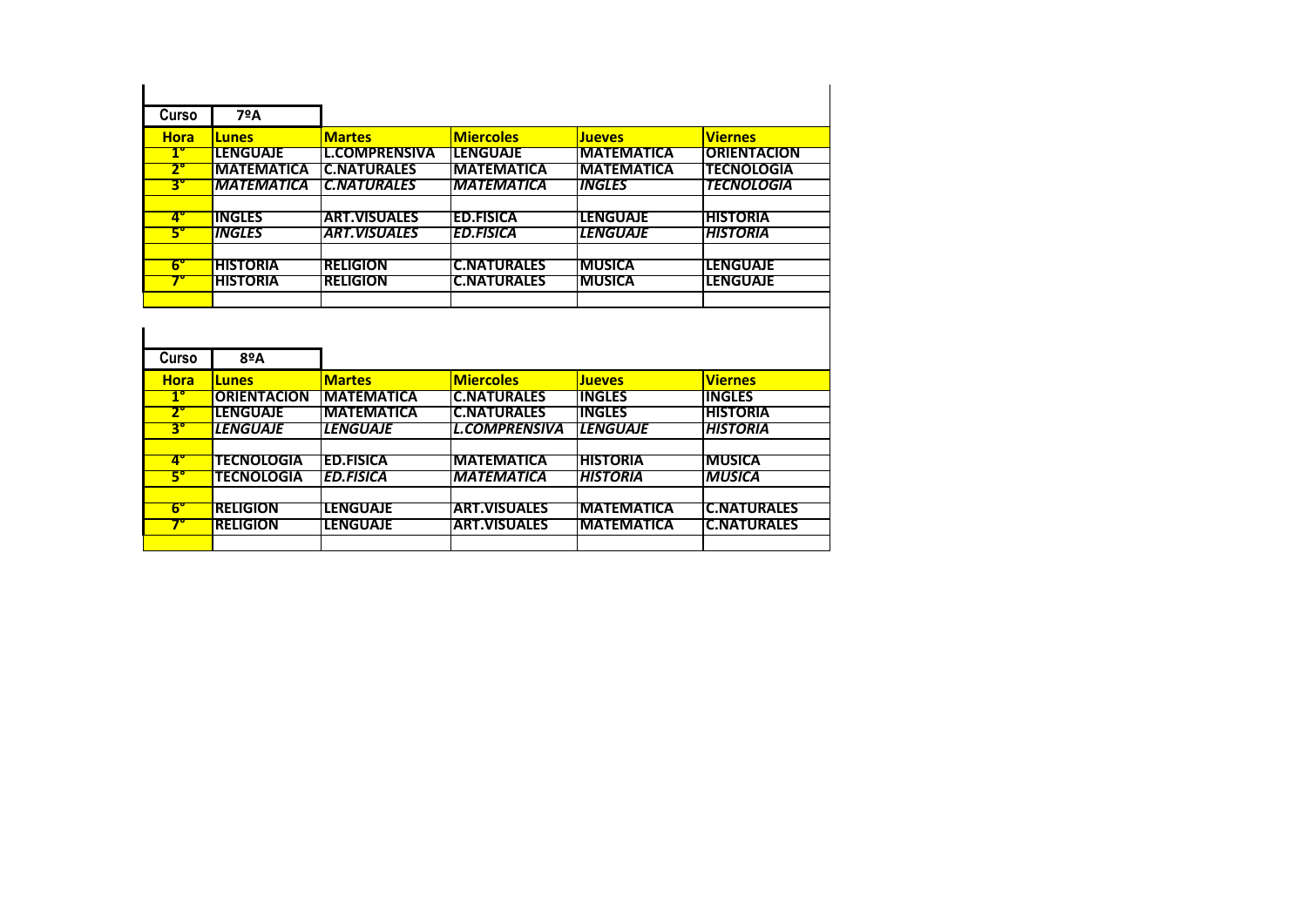|    | Curso          | 3 <sup>o</sup> B   |                     |                    |                      |                   |
|----|----------------|--------------------|---------------------|--------------------|----------------------|-------------------|
|    | <b>Hora</b>    | <b>Lunes</b>       | <b>Martes</b>       | <b>Miercoles</b>   | <b>Jueves</b>        | <b>Viernes</b>    |
|    | $1^{\circ}$    | <b>C.NATURALES</b> | <b>LENGUAJE</b>     | <b>MATEMATICA</b>  | <b>L.COMPRENSIVA</b> | <b>MATEMATICA</b> |
|    | 2 <sup>°</sup> | <b>C.NATURALES</b> | <b>LENGUAJE</b>     | <b>MATEMATICA</b>  | <b>L.COMPRENSIVA</b> | <b>MATEMATICA</b> |
|    | $3^{\circ}$    | <b>HISTORIA</b>    | <b>TECNOLOGIA</b>   | <b>C.NATURALES</b> | <b>ORIENTACION</b>   | <b>ED.FISICA</b>  |
|    |                |                    |                     |                    |                      |                   |
|    | $4^\circ$      | <b>LENGUAJE</b>    | <b>MATEMATICA</b>   | <b>LENGUAJE</b>    | <b>INGLES</b>        | <b>ED.FISICA</b>  |
|    | $5^\circ$      | <b>LENGUAJE</b>    | <b>MATEMATICA</b>   | <b>LENGUAJE</b>    | <b>INGLES</b>        | <b>ED.FISICA</b>  |
|    |                |                    |                     |                    |                      |                   |
|    | $6^{\circ}$    | <b>LENGUAJE</b>    | <b>ART.VISUALES</b> | <b>HISTORIA</b>    | <b>MUSICA</b>        | <b>RELIGION</b>   |
|    | $7^\circ$      | <b>LENGUAJE</b>    | <b>ART.VISUALES</b> | <b>HISTORIA</b>    | <b>MUSICA</b>        | <b>RELIGION</b>   |
| 8º | 13:45          |                    |                     |                    |                      |                   |

|    | Curso       | $4^{\circ}B$      |                     |                   |                    |                      |
|----|-------------|-------------------|---------------------|-------------------|--------------------|----------------------|
|    | <b>Hora</b> | <b>Lunes</b>      | <b>Martes</b>       | <b>Miercoles</b>  | <b>Jueves</b>      | <b>Viernes</b>       |
|    | $1^{\circ}$ | <b>LENGUAJE</b>   | <b>LENGUAJE</b>     | <b>TECNOLOGIA</b> | <b>INGLES</b>      | <b>IMATEMATICA</b>   |
|    | $2^{\circ}$ | <b>LENGUAJE</b>   | <b>LENGUAJE</b>     | <b>MATEMATICA</b> | <b>INGLES</b>      | <b>IMATEMATICA</b>   |
|    | $3^{\circ}$ | <b>HISTORIA</b>   | <b>ART.VISUALES</b> | <b>MATEMATICA</b> | <b>ORIENTACION</b> | <b>IC.NATURALES</b>  |
|    |             |                   |                     |                   |                    |                      |
|    | $4^\circ$   | <b>IMUSICA</b>    | <b>ART.VISUALES</b> | <b>LENGUAJE</b>   | <b>HISTORIA</b>    | <b>L.COMPRENSIVA</b> |
|    | $5^\circ$   | <b>IMUSICA</b>    | <b>ED.FISICA</b>    | <b>LENGUAJE</b>   | <b>HISTORIA</b>    | <b>L.COMPRENSIVA</b> |
|    |             |                   |                     |                   |                    |                      |
|    | $6^{\circ}$ | <b>MATEMATICA</b> | <b>IED.FISICA</b>   | <b>RELIGION</b>   | <b>C.NATURALES</b> | llenguaje            |
|    | $7^\circ$   | <b>MATEMATICA</b> | <b>ED.FISICA</b>    | <b>RELIGION</b>   | <b>C.NATURALES</b> | llenguaje            |
| 8º | 13:45       |                   |                     |                   |                    |                      |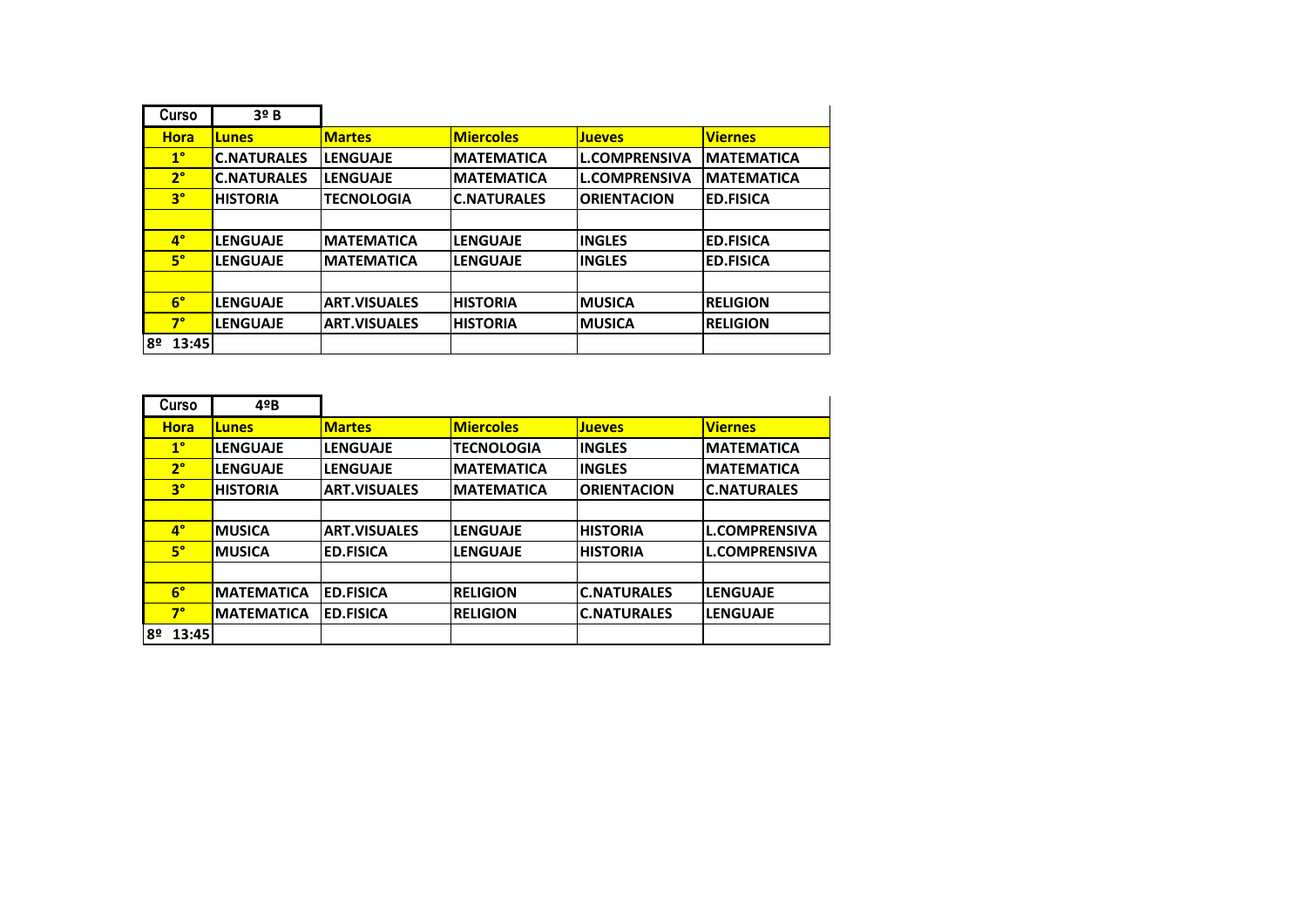| Curso       | 5ºB               |                     |                      |                    |                    |
|-------------|-------------------|---------------------|----------------------|--------------------|--------------------|
| <b>Hora</b> | <b>Lunes</b>      | <b>Martes</b>       | <b>Miercoles</b>     | <b>Jueves</b>      | <b>Viernes</b>     |
| $1^{\circ}$ | <b>RELIGION</b>   | <b>TECNOLOGIA</b>   | <b>C.NATURALES</b>   | <b>IMATEMATICA</b> | <b>ORIENTACION</b> |
| $2^{\circ}$ | <b>RELIGION</b>   | <b>TECNOLOGIA</b>   | <b>LENGUAJE</b>      | <b>MATEMATICA</b>  | <b>HISTORIA</b>    |
| $3^{\circ}$ | <b>INGLES</b>     | <b>ART.VISUALES</b> | <b>LENGUAJE</b>      | <b>LENGUAJE</b>    | <b>HISTORIA</b>    |
|             |                   |                     |                      |                    |                    |
| $4^\circ$   | <b>MATEMATICA</b> | <b>ART.VISUALES</b> | <b>C.NATURALES</b>   | <b>HISTORIA</b>    | <b>INGLES</b>      |
| $5^\circ$   | <b>MATEMATICA</b> | <b>LENGUAJE</b>     | <b>C.NATURALES</b>   | <b>HISTORIA</b>    | <b>INGLES</b>      |
|             |                   |                     |                      |                    |                    |
| $6^{\circ}$ | <b>IMUSICA</b>    | <b>MATEMATICA</b>   | <b>L.COMPRENSIVA</b> | <b>LENGUAJE</b>    | <b>ED.FISICA</b>   |
| $7^\circ$   | <b>IMUSICA</b>    | <b>MATEMATICA</b>   | <b>L.COMPRENSIVA</b> | <b>LENGUAJE</b>    | <b>ED.FISICA</b>   |

| Curso       | 69B                |                   |                   |                     |                      |
|-------------|--------------------|-------------------|-------------------|---------------------|----------------------|
| <b>Hora</b> | <b>Lunes</b>       | <b>Martes</b>     | <b>Miercoles</b>  | <b>Jueves</b>       | <b>Viernes</b>       |
| $1^{\circ}$ | <b>HISTORIA</b>    | <b>HISTORIA</b>   | <b>TECNOLOGIA</b> | <b>MATEMATICA</b>   | <b>INGLES</b>        |
| $2^{\circ}$ | <b>HISTORIA</b>    | <b>HISTORIA</b>   | <b>TECNOLOGIA</b> | <b>MATEMATICA</b>   | <b>MATEMATICA</b>    |
| $3^{\circ}$ | <b>C.NATURALES</b> | <b>LENGUAJE</b>   | <b>LENGUAJE</b>   | <b>ORIENTACION</b>  | <b>MATEMATICA</b>    |
|             |                    |                   |                   |                     |                      |
| $4^\circ$   | <b>LENGUAJE</b>    | <b>LENGUAJE</b>   | <b>RELIGION</b>   | <b>C.NATURALES</b>  | <b>MUSICA</b>        |
| $5^\circ$   | <b>LENGUAJE</b>    | <b>LENGUAJE</b>   | <b>RELIGION</b>   | <b>C.NATURALES</b>  | <b>MUSICA</b>        |
|             |                    |                   |                   |                     |                      |
| $6^{\circ}$ | <b>INGLES</b>      | <b>MATEMATICA</b> | <b>ED.FISICA</b>  | <b>ART.VISUALES</b> | <b>L.COMPRENSIVA</b> |
| 7°          | <b>INGLES</b>      | <b>MATEMATICA</b> | <b>ED.FISICA</b>  | <b>ART.VISUALES</b> | <b>L.COMPRENSIVA</b> |
|             |                    |                   |                   |                     |                      |